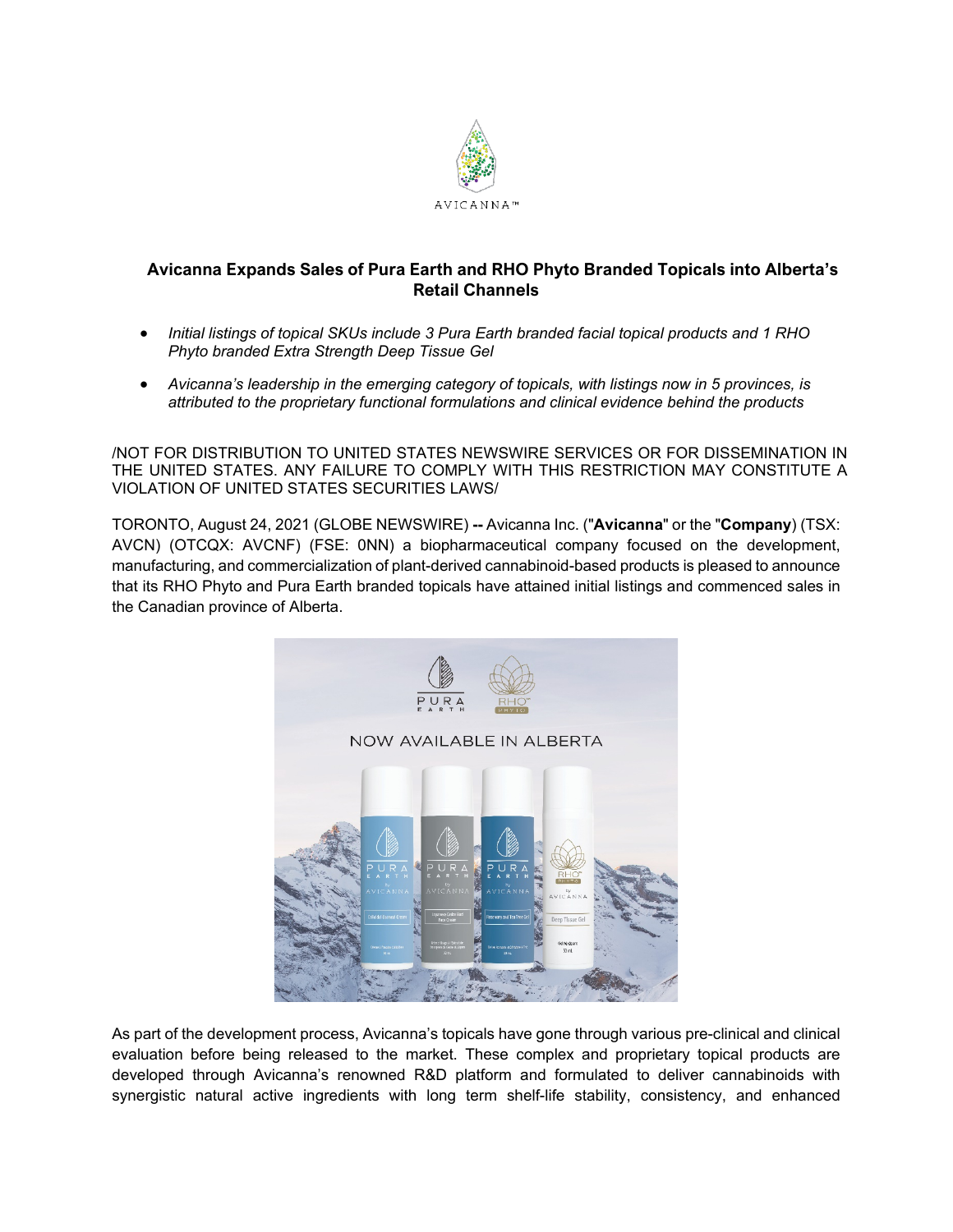absorption. Avicanna's topical formulations are developed starting with the cannabinoids in the oil phase – a process that is critical in preventing degradation, ensuring homogeneity, and increasing absorption of cannabinoids into the skin. Avicanna's research team brings years of product development and topical formulation expertise and have developed dozens of SKUs of cosmetics, medical and pharmaceutical preparations that available in several countries.

Aras Azadian, Avicanna's CEO, commented: "We are thrilled to enter another major Canadian province with several of our proprietary products and two of our brands. With the emergence of cannabis 2.0 products, the market has been saturated with low quality products such as topicals, which are often produced by infusing cannabis extract into a preformulated based cream. This has been to the detriment of emerging wellness segment within the Canadian cannabis industry and a source of disappointment to the consumers who have high expectations for such products. Our market approach is to deliver these proprietary products with the support of appropriate education and training to all stakeholders. This approach will be a driving force in the establishment and growth of the wellness category and market for functional cannabinoid-based products."

# **Pura Earth Products Overview**

An advanced and clinically tested line of CBD consumer derma-cosmetic products, these unique formulations are THC-Free, dermatologist tested for irritation, cruelty-free and vegan. The fast-absorbing, formulas combine pure CBD with natural ingredients providing functional benefits for specific needs. Pura Earth products fit into any daily self-care routine and can be used in conjunction with other skincare products.

# **RHO Phyto Extra Strength Deep Tissue Gel Overview**

The gel is part of the most complete and advanced medical cannabis formulary including oral, sublingual and topical products with proven success in the medical channels across Canada, including Medical Cannabis by Shoppers, and the first formulary to be available in a major Canadian hospital, Sunnybrook Health Sciences Center in Toronto.

The advanced emulsion formula has proven deep tissue delivery and increased absorption into deeper layers of the skin. The fast-absorbing, water-based formula synergistically combines cannabinoids and functional natural terpenes including menthol and clove oil which contains eugenol and beta-caryophyllene. This formulation is currently in ongoing preclinical studies evaluating the efficacy of the Deep Tissue gel for attenuating pain and inflammation in osteoarthritis. In addition, the gel is enrolled in the observational Medical Cannabis Real World Evidence Study for patients with chronic pain conducted by the University Health Network.

### **About Avicanna**

Avicanna is a diversified and vertically integrated Canadian biopharmaceutical company focused on the research, development, and commercialization of plant-derived cannabinoid-based products for the global consumer, medical, and pharmaceutical market segments.

Avicanna is an established leader in cannabinoid research and development, which it primarily conducts at its R&D headquarters in the Johnson & Johnson Innovation Centre, JLABS @ Toronto, Canada and in collaboration with leading Canadian academic and medical institutions. In addition to its developing pharmaceutical pipeline, Avicanna's team of experts have developed and commercialized several industry leading product lines, including: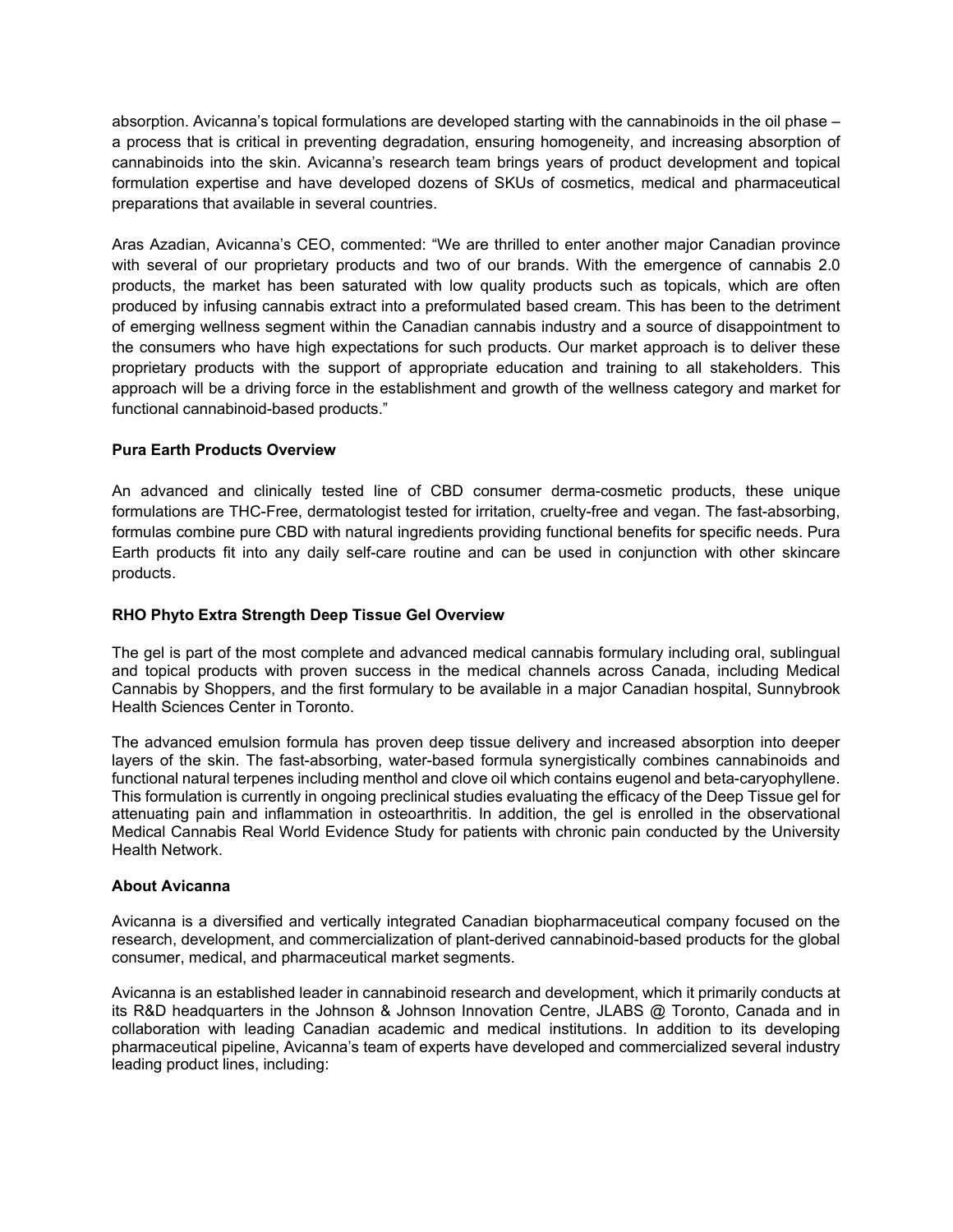- Pura H&W™: an advanced and clinically tested line of CBD consumer derma-cosmetic products; and,
- RHO Phyto™: an advanced line of medical cannabis products containing varying ratios of CBD and THC currently available nation-wide across Canada in partnership with Medical Cannabis by Shoppers™, a subsidiary of Shoppers Drug Mart. RHO Phyto is the first strictly medical formulary of advanced "Cannabis 2.0" products, containing oils, sprays, capsules, creams, and gels, all developed with scientific rigour, manufactured under GMP standards and supported by pre-clinical data.

With ongoing clinical studies on its derma-cosmetic (Pura H&W), medical cannabis (RHO Phyto) and a pipeline of pharmaceutical products, Avicanna's dedication to researching the important role that cannabinoids play in an increasingly wider scope of products has been at the core of the Company's vision since its inception. Furthermore, Avicanna's commitment to education is demonstrated through its annual medical symposium, the Avicanna Academy educational platform, and the My Cannabis Clinic patient program through its subsidiary company.

Avicanna manages its own supply chain including cultivation and extraction through its two majority-owned subsidiaries, Sativa Nativa S.A.S. and Santa Marta Golden Hemp S.A.S., both located in Santa Marta, Colombia. Through these sustainable, economical, and industrial scale subsidiaries, Avicanna cultivates, processes, and commercializes a range of cannabis and hemp cultivars dominant in CBD, CBG, THC, and other cannabinoids for use as active pharmaceutical ingredients. Avicanna's Avesta Genetica program specializes in the development and optimization of rare cultivars for commercial production along with feminized seeds for global export. In June 2020, Avicanna made history with a shipment of hemp seeds to the United States of America by completing the first ever export of hemp seeds from Colombia.

SOURCE Avicanna Inc.

### **Stay Connected**

For more information about Avicanna, visit www.avicanna.com, call 1-647-243-5283, or contact Setu Purohit, President by email at info@avicanna.com.

The company posts updates through videos from the official company YouTube channel **[https://www.youtube.com/channel/UC5yBclNIsNf7VrE34iwt8OA](https://www.globenewswire.com/Tracker?data=Yc3ZROMyC7QpAY2_KXLCl2Rec6EZZXWfb9_EvDgjLIDN27Jkx10sicNV_dugNWMgLftrCb6wrsgWkK8OAEgXNuX_zhu4duEMDe7bw02Cu7iZOHH5e3oXvisxdofSRHuGYFLhQGT3CfOQLB4QDagBho3ogO-xLj2R6sDuxHTpBXYRSGJhYv7z8EeHge_VzRGw)**.

### *Cautionary Note Regarding Forward-Looking Information and Statements*

*This news release contains "forward-looking information" within the meaning of applicable securities laws. Forward-looking information contained in this press release may be identified by the use of words such as, "may", "would", "could", "will", "likely", "expect", "anticipate", "believe, "intend", "plan", "forecast", "project", "estimate", "outlook" and other similar expressions, and includes statements with respect to the Company's ability to continue selling RHO Phyto and Pura Earth products in any province in Canada, the Company's ability to continue selling topical products in any province in Canada, the Company's ability to develop topical or other cannabinoid products, and the Company's ability to continue to deliver any products to provincial retailers. Forward-looking information is not a guarantee of future performance and is based upon a number of estimates and assumptions of management in light of management's experience and perception of trends, current conditions and expected developments, as well as other factors relevant in the circumstances, including assumptions in respect of current and future market conditions, the current and future regulatory environment; and the availability of licenses, approvals and permits. Although the Company believes that the expectations and assumptions on which such forward-looking information is based are reasonable, undue reliance should not be placed on the forward-looking information because the Company can give no assurance that they will prove to be correct. Actual results and developments may differ materially from those contemplated by these statements. Forward-looking information is subject to a variety of risks and uncertainties that could cause actual events or results to differ materially from those*